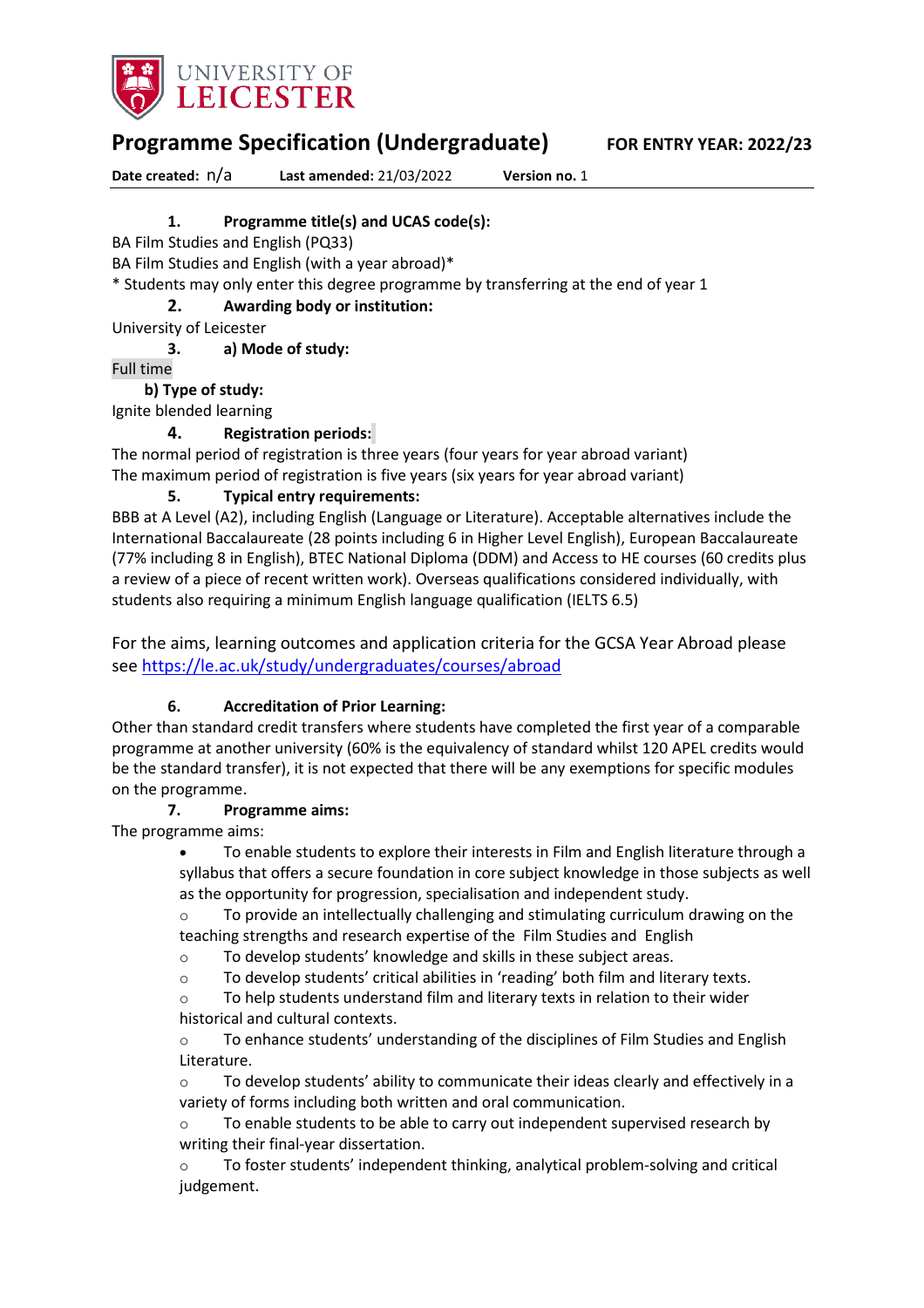o To enable and assist students in developing the transferable skills necessary for successful career development and effective independent learning.

 $\circ$  To offer the possibility, after satisfactory completion of the first year, to transfer to Film Studies and English with a Year Abroad, a 4-year degree course which entails a year's study at one of our sister departments (e.g. Rome, Pisa, Montpellier, Groningen and Berlin).

# *For Year Abroad Students*

o to enable students to develop and broaden their learning experience in Film Studies by studying at a non-UK, European University;

 $\circ$  to enable students to develop their linguistic abilities, by attending lectures and classes and completing assessment in the native language of a non-UK, European University;

o to enable students to enrich their all-round educational and personal development by studying at a non-UK, European University.

# **8. Reference points used to inform the programme specification:**

• QAA Benchmarking Statement [for Communication, Media, Film and Cultural](http://www.qaa.ac.uk/en/Publications/Documents/SBS-Communication-Media-Film-and-Cultural-Studies-16.pdf) 

**[Studies](http://www.qaa.ac.uk/en/Publications/Documents/SBS-Communication-Media-Film-and-Cultural-Studies-16.pdf)** 

- Framework for Higher Education Qualifications (FHEQ)
- UK Quality Code for Higher Education
- o University Learning [Strategy](https://www2.le.ac.uk/offices/sas2/quality/learnteach)
- o [University Assessment Strategy](https://www2.le.ac.uk/offices/sas2/quality/learnteach)
- o University of Leicester Periodic Developmental Review Report
- o External Examiners' reports (annual)
- o United Nations Education for Sustainable Development Goals
- o Student Destinations Data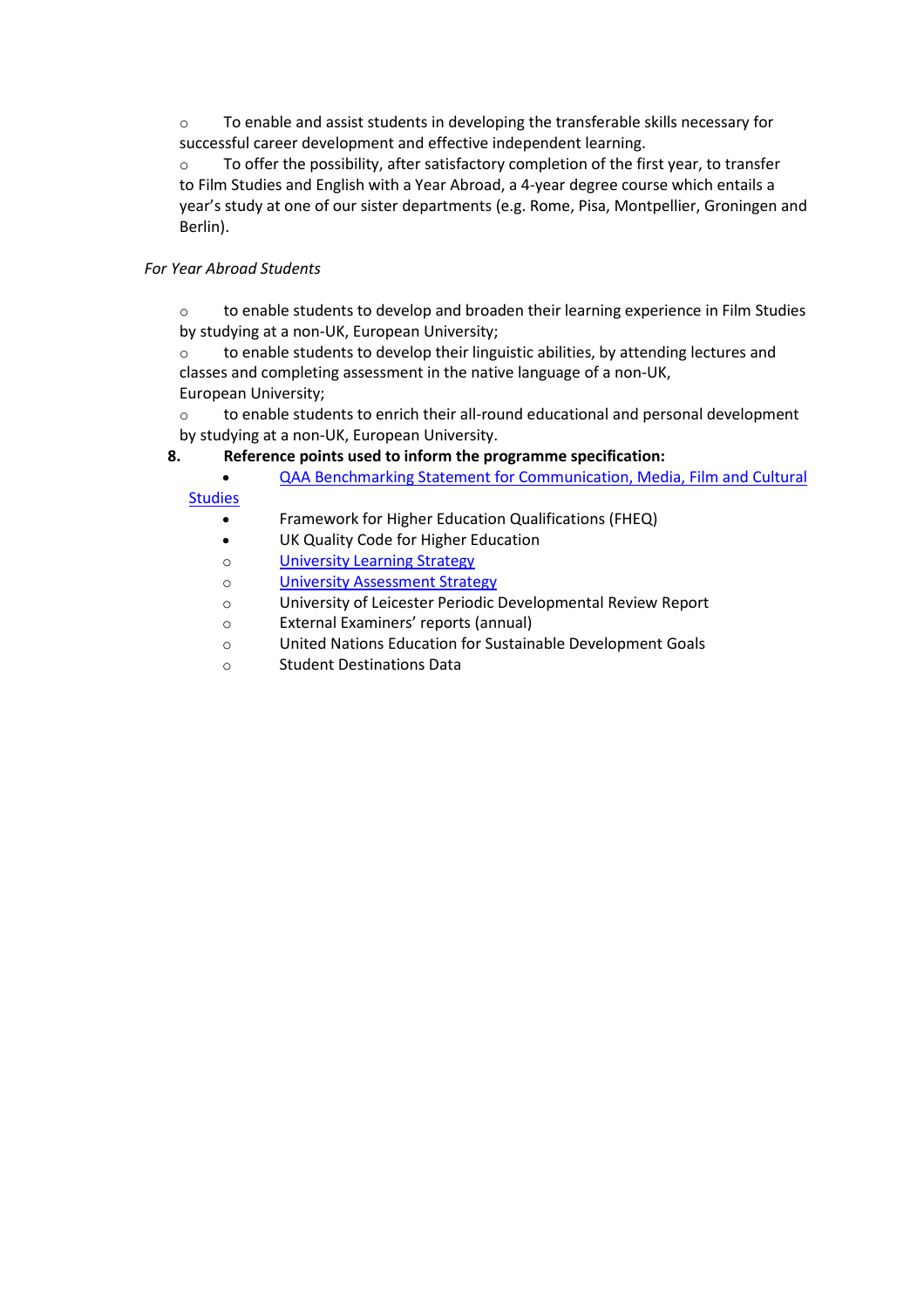| 9.<br><b>Programme Outcomes:</b>                                                                                                                                                                                                                                                                                                              |                                                                                                                                                                                                                                               |                                                                                                                                                                                                  |
|-----------------------------------------------------------------------------------------------------------------------------------------------------------------------------------------------------------------------------------------------------------------------------------------------------------------------------------------------|-----------------------------------------------------------------------------------------------------------------------------------------------------------------------------------------------------------------------------------------------|--------------------------------------------------------------------------------------------------------------------------------------------------------------------------------------------------|
|                                                                                                                                                                                                                                                                                                                                               | <b>Intended Learning Outcomes Teaching and Learning Methods</b>                                                                                                                                                                               | <b>How Demonstrated?</b>                                                                                                                                                                         |
|                                                                                                                                                                                                                                                                                                                                               | (a) Discipline specific knowledge and competencies                                                                                                                                                                                            |                                                                                                                                                                                                  |
|                                                                                                                                                                                                                                                                                                                                               | (i) Mastery of an appropriate body of knowledge                                                                                                                                                                                               |                                                                                                                                                                                                  |
| Demonstrate understanding of<br>the role of films and literature in<br>their historical contexts and in<br>society today; demonstrate<br>understanding historical and<br>theoretical approaches to film and<br>English literature; apply those<br>approaches to the analysis of<br>specific film and literature texts<br>and groups of texts. | Lectures, film viewing, seminars,<br>tutorials, workshops, directed<br>reading, resource-based learning,<br>independent research, supervisions.                                                                                               | Essays, essay-based exams, reports,<br>dissertation, seminar presentations,<br>seminar discussions, practical film<br>project (Year 2), web-based projects.                                      |
|                                                                                                                                                                                                                                                                                                                                               | (ii) Understanding and application of key concepts and techniques                                                                                                                                                                             |                                                                                                                                                                                                  |
| Knowledge and application of a<br>range of critical and theoretical<br>approaches to Film and English<br>postmodernism, postcolonialism);<br>the aesthetic, social and cultural<br>significance of film and literary<br>texts; and the intellectual contexts<br>of the disciplines of Film Studies<br>and English.                            | Lectures, seminars, tutorials,<br>workshops, directed<br>reading, autonomous learning group<br>(e.g. authorship, genre, formalism, meetings, resource-based learning,<br>structuralism, feminism, Marxism, independent research, supervision. | Essays, essay-based exams, sequence<br>(film) and passage (literature)<br>analysis, reports, dissertation,<br>seminar presentations, seminar<br>discussions, practical film project<br>(Year 2). |
|                                                                                                                                                                                                                                                                                                                                               | (iii) Critical analysis of key issues                                                                                                                                                                                                         |                                                                                                                                                                                                  |
| Analyse the form, style and<br>structure of filmic and literary<br>texts; develop an awareness of<br>the methods and tools of critical<br>analysis; understand the<br>relationships between texts and<br>wider social and cultural                                                                                                            | Lectures, seminars, tutorials,<br>workshops, directed reading,<br>resource-based learning,<br>independent research, supervision.                                                                                                              | Essays, essay-based exams, Concepts<br>in Criticism autonomous<br>learning report, dissertation, seminar<br>presentations, seminar discussions,<br>practical film project (Year 2).              |
| processes.                                                                                                                                                                                                                                                                                                                                    | (iv) Clear and concise presentation of material                                                                                                                                                                                               |                                                                                                                                                                                                  |
| Present and explain issues, ideas<br>and arguments in a variety of<br>written and oral forms.                                                                                                                                                                                                                                                 | Seminars, tutorials, workshops, team Essays, essay-based exams, reports,<br>exercises, dissertation, tutorials,<br>supervisions.                                                                                                              | dissertation, seminar presentations,<br>seminar discussions. Abstracts,<br>formative assignment plans, book and<br>film reviews                                                                  |
|                                                                                                                                                                                                                                                                                                                                               | (v) Critical appraisal of evidence with appropriate insight                                                                                                                                                                                   |                                                                                                                                                                                                  |
| Analyse and contextualise film<br>and literary texts and other<br>primary source documents<br>(e.g. letters, reviews) and to use<br>such sources confidently in<br>presenting critical analysis and<br>argument.                                                                                                                              | Seminars, tutorials, workshops,<br>dissertation, tutorials, supervisions.<br>(vi) Other discipline specific competencies                                                                                                                      | Essays, essay-based exams,<br>reports, literature<br>reviews, dissertation, seminar<br>presentations, seminar<br>discussions. Annotated bibliography.                                            |
| Research and write an                                                                                                                                                                                                                                                                                                                         | Workshops, tutorials, supervisions.                                                                                                                                                                                                           | Dissertation (final year)                                                                                                                                                                        |
| independently conceived piece of<br>writing demonstrating an in-depth                                                                                                                                                                                                                                                                         |                                                                                                                                                                                                                                               | Film video project.                                                                                                                                                                              |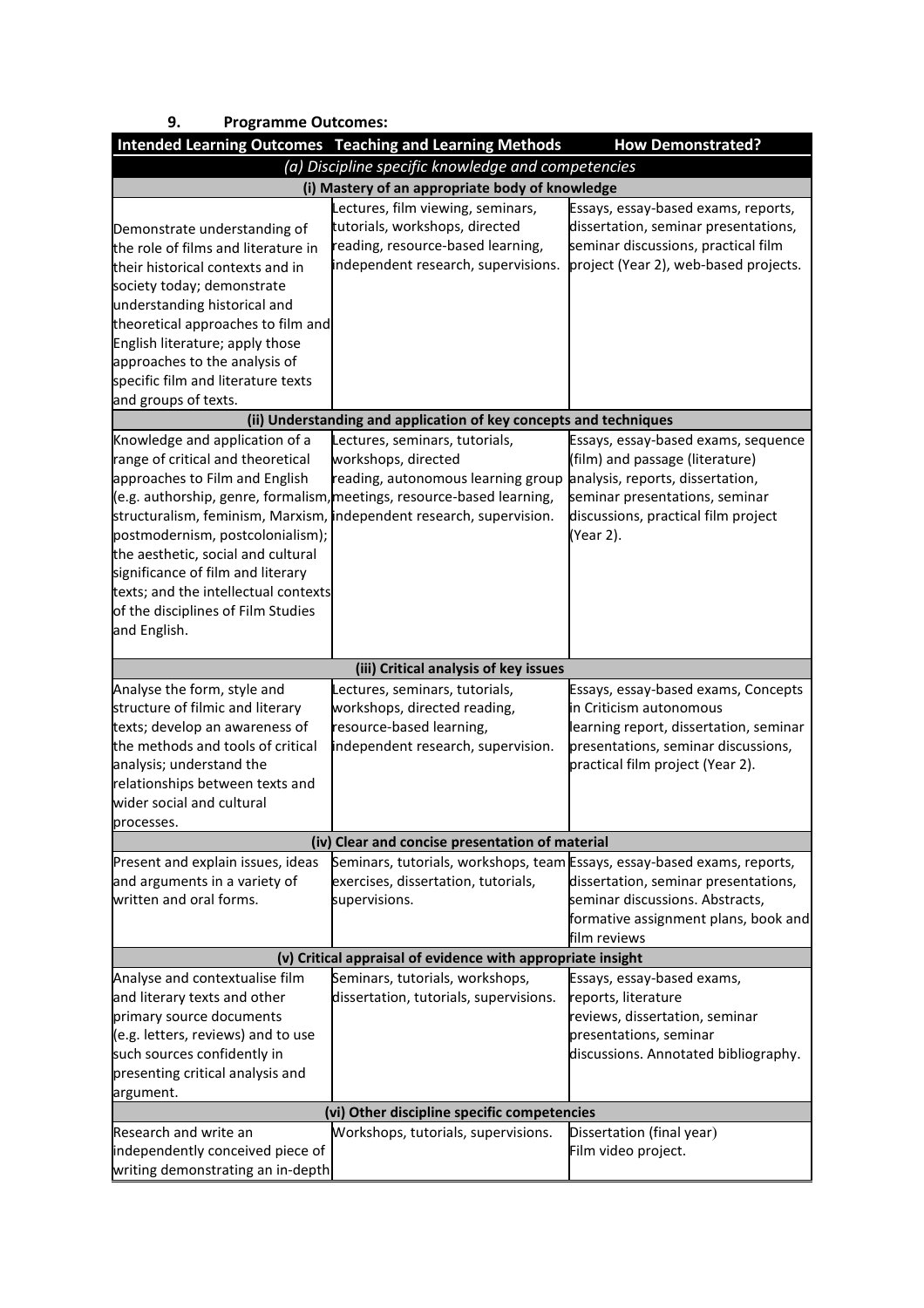| knowledge and understanding of                                 |                                          |                                         |  |
|----------------------------------------------------------------|------------------------------------------|-----------------------------------------|--|
| a specific literary or film topic.                             |                                          |                                         |  |
| Develop basic filmmaking skills                                |                                          |                                         |  |
| including planning, filming and                                |                                          |                                         |  |
| editing.                                                       |                                          |                                         |  |
|                                                                | (b) Transferable skills                  |                                         |  |
|                                                                | (i) Oral communication                   |                                         |  |
| Summarise ideas and present                                    | Workshops, team exercises.               | Seminar presentations (including both   |  |
|                                                                |                                          | assessed and unassessed                 |  |
| arguments to a peer group; and to                              |                                          |                                         |  |
| participate effectively in group                               |                                          | presentations).                         |  |
| discussion.                                                    |                                          |                                         |  |
|                                                                | (ii) Written communication               |                                         |  |
| Summarise ideas and present                                    | Seminars, tutorials, workshops.          | Essays, essay-based exams,              |  |
| arguments fluently and cogently                                |                                          | reports, reviews, sequence              |  |
| in a variety of written forms of                               |                                          | analysis, dissertation.                 |  |
| different lengths, difficulties and                            |                                          |                                         |  |
| levels of formality.                                           |                                          |                                         |  |
|                                                                | (iii) Information technology             |                                         |  |
| Demonstrate competence in the                                  | Workshops (IT-specific and study skills  | Essays, reports, dissertation, seminar  |  |
| use of IT including word-                                      | related), seminars, tutorials, computer  | presentations.                          |  |
| processing, bibliographic and                                  | practical classes.                       | Group website.                          |  |
| archive searches, data retrieval                               |                                          |                                         |  |
| and analysis, and written/visual                               | Skill sessions, online tutorials, guided |                                         |  |
| presentation of evidence.                                      | independent study.                       |                                         |  |
|                                                                |                                          |                                         |  |
| Create an effective web page for a                             |                                          |                                         |  |
| film and art event.                                            |                                          |                                         |  |
|                                                                | (iv) Numeracy                            |                                         |  |
| Ability to compose a film and art                              | Skill sessions, guided independent       | Film and art event proposal             |  |
| event budget                                                   | study.                                   |                                         |  |
|                                                                | (v) Team working                         |                                         |  |
| Solve problems and research                                    | Group work for projects, including       | Group projects, reports, seminar        |  |
| topics collaboratively; develop                                | seminar presentations and Practical      | presentations.                          |  |
| team-working and leading skills;                               | Film Production (Year 2)                 | Film and art event proposal and         |  |
| reflect on the value, limitations                              |                                          | website.                                |  |
| and challenges of group working.                               |                                          | Video project.                          |  |
| Work as a team to devise an event                              |                                          |                                         |  |
| proposal and design a website.                                 |                                          |                                         |  |
| Work as a team to produce a                                    |                                          |                                         |  |
| short video                                                    |                                          |                                         |  |
|                                                                | (vi) Problem solving                     |                                         |  |
| Solve critical, theoretical,                                   | Lectures, seminars, tutorials,           | Essays, essay-based exams,              |  |
| historical problems relating to filmworkshops, team exercises, |                                          | reports, seminar presentations,         |  |
| and literature; awareness of                                   | independent research, supervision.       | seminar discussion, dissertation.       |  |
| research methodologies.                                        |                                          |                                         |  |
| (vii) Information handling                                     |                                          |                                         |  |
| Identify, retrieve and analyse a                               | Lectures, seminars, tutorials,           | Essays, essay-based exams, reports,     |  |
| variety of textual, visual, written,                           | workshops, independent research,         | seminar presentations, dissertation.    |  |
| filmic, literary, critical and                                 | supervisions.                            |                                         |  |
| historical sources.                                            |                                          |                                         |  |
|                                                                | (viii) Skills for lifelong learning      |                                         |  |
| Manage time and resources to                                   | Tutorials, including tutorials with      | Demonstrated throughout the             |  |
| meet deadlines; demonstrate                                    | personal tutor; also group work,         | programme in all components but         |  |
| independent critical judgement;                                | developing CV, independent               | addressed in particular in the Film and |  |
| ability to work independently and                              | research, event planning skills          | Art event proposal and website (year    |  |
| to reflect on students' own                                    |                                          | one) and the final year dissertation    |  |
|                                                                | sessions and workshops.                  |                                         |  |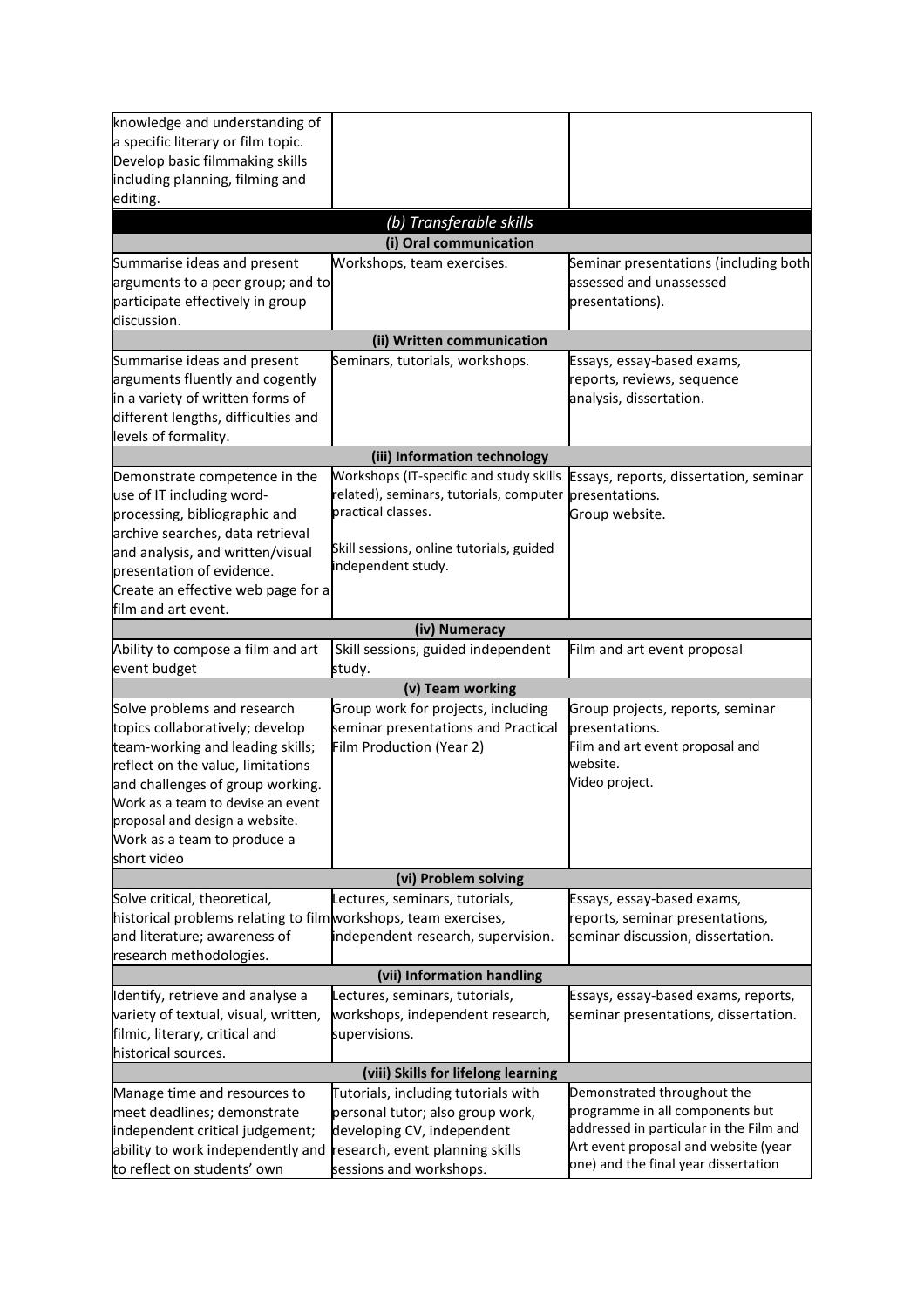| learning, achievements, skills and |  |
|------------------------------------|--|
| career development.                |  |
|                                    |  |

### **10. Progression points:**

In accordance with [Senate Regulation 5: Regulations governing undergraduate programmes of](https://www2.le.ac.uk/offices/sas2/regulations/documents/senatereg5-undergraduates)  [study,](https://www2.le.ac.uk/offices/sas2/regulations/documents/senatereg5-undergraduates) in cases where a student has failed to meet a requirement to progress he or she will be required to withdraw from the course.

For students on the Year Aboard programme in order to proceed to the fourth year of the course students must pass their year abroad. The year abroad does not otherwise count towards the final classification of the degree.

Students on the four-year variant of this degree programme must have no more than 30 credits of year two modules outstanding before entering their final year. A student who does not achieve the threshold level will normally be required to transfer to the three-year variant of this programme, but will be considered by a progression board on a case-by-case basis prior to entering the final year of their studies.

# **11. Scheme of Assessment**

This programme follows the University's regulations

governing undergraduate programmes: [http://www2.le.ac.uk/offices/sas2/regulations/documents/s](http://www2.le.ac.uk/offices/sas2/regulations/documents/senatereg5-undergraduates.pdf) [enatereg5-undergraduates.pdf](http://www2.le.ac.uk/offices/sas2/regulations/documents/senatereg5-undergraduates.pdf)

# **12. Special features:**

The possibility, after satisfactory completion of the first year, to transfer to Film Studies and English with a Year Abroad, a 4-year degree course which entails a year's study at one of our sister departments (e.g. Rome, Pisa, Montpellier, Groningen and Berlin).

# **13. Indications of programme quality**

The contributing departments have both been rated 'excellent' in their teaching by the last subjectspecific QAA inspection. In the 2014 REF both departments had 98% of their research judged to be of international excellence or significance.

The programme has received consistently positive reports from external examiners. In her 2015/16 report, our external examiner wrote that the 'Film programme, which I had pleasure to assess for four years, is well designed, offering a wide range of modules and a clear progression from the second to third year.'

# **14. External Examiner(s) reports**

The details of the External Examiner(s) for this programme and the most recent External Examiners' reports for this programme can be found [here.](https://exampapers.le.ac.uk/xmlui/)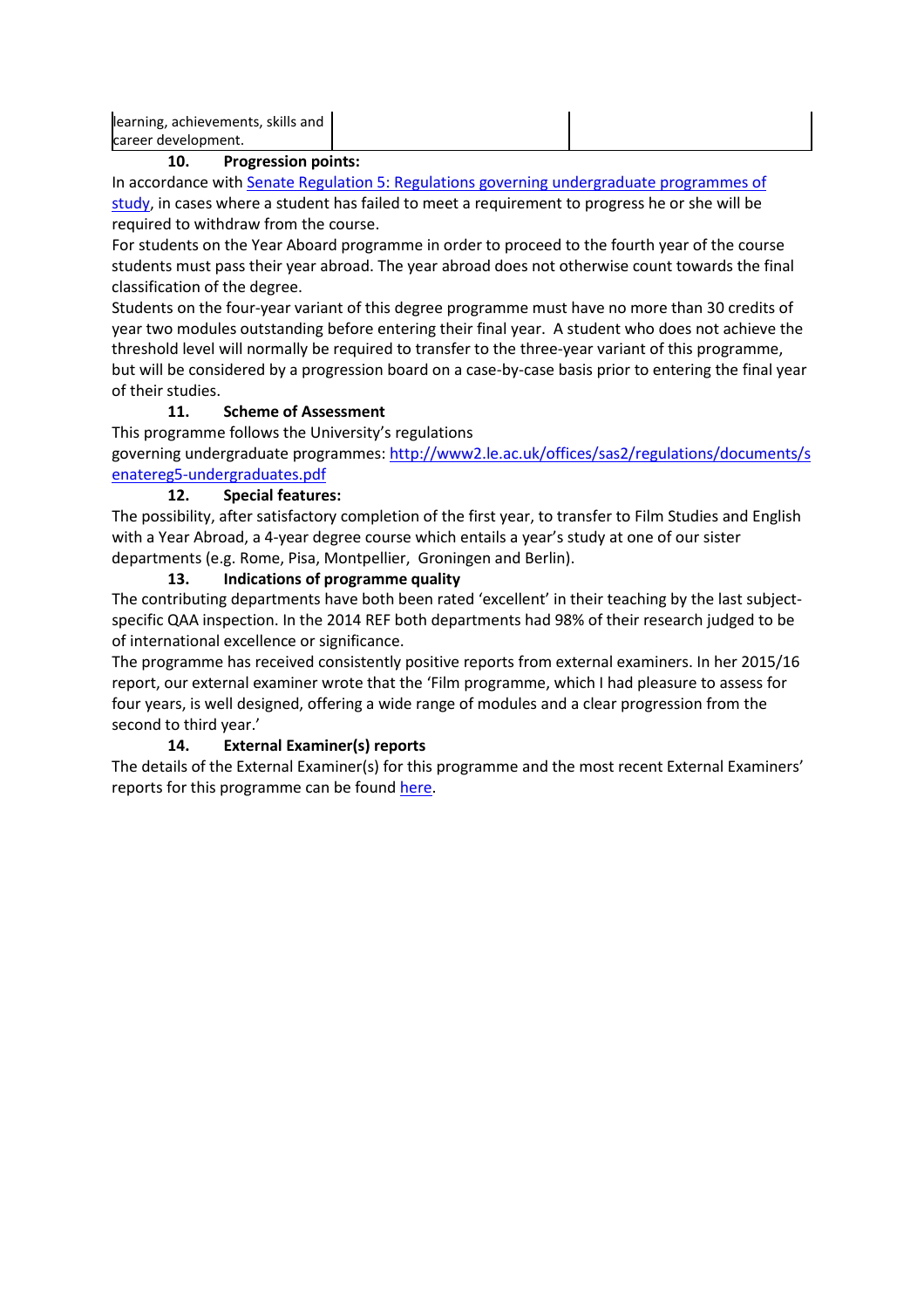# **Appendix 1: Programme structure (programme regulations)**

# **Updates to the programme**

| Academic year<br>affected | <b>Module Code(s)</b>                                          | Update                                                                                  |
|---------------------------|----------------------------------------------------------------|-----------------------------------------------------------------------------------------|
| 2022/23                   | HA1307                                                         | HA1007 Reading Film module replaced with 30<br>credit version                           |
| 2022/23                   | HA1324                                                         | <b>HA1224 American Film and Visual Culture</b><br>replaced with 30 credit module HA1324 |
| 2022/23                   | HA1201 Introduction<br>to Film History                         | Removed                                                                                 |
| 2022/23                   | HA1115 Film and Art:<br>Academic Practice and<br>the Workplace | Removed                                                                                 |
| 2023/24                   | EN2060                                                         | New core module                                                                         |
| 2023/24                   | HA2429                                                         | Becomes a 30 credit module                                                              |
| 2023/24                   | HA2434 Documentary<br><b>Film and Television</b>               | Removed                                                                                 |
| 2023/24                   | HA2030                                                         | Moved to Semester 2                                                                     |
| 2023/24                   | HA2227                                                         | New core module                                                                         |
| 2024/25                   | HA3401                                                         | Increased from 45 credits to 60                                                         |
|                           |                                                                |                                                                                         |

## **BA FILM STUDIES AND ENGLISH FIRST YEAR MODULES**

| <b>Semester</b> | Module code | <b>Module Title</b>              | <b>Credits</b> |
|-----------------|-------------|----------------------------------|----------------|
|                 | HA1307      | <b>Reading Film</b>              | 30             |
|                 | EN1020      | The Novel Around the World       | 30             |
|                 | HA1324      | American Film and Visual Culture | 30             |
|                 | EN1050      | Renaissance Drama                | 30             |

#### **SECOND YEAR MODULES**

|        | <b>SEMESTER 1</b>              |    |
|--------|--------------------------------|----|
| HA2429 | <b>Film Production</b>         | 30 |
| EN2060 | <b>Critical Perspectives 1</b> | 15 |

| Choose one module from: |                                                |    |
|-------------------------|------------------------------------------------|----|
| EN2010                  | Chaucer's Worlds                               | 15 |
| EN2013                  | Ethnicity and Diversity in American Literature | 15 |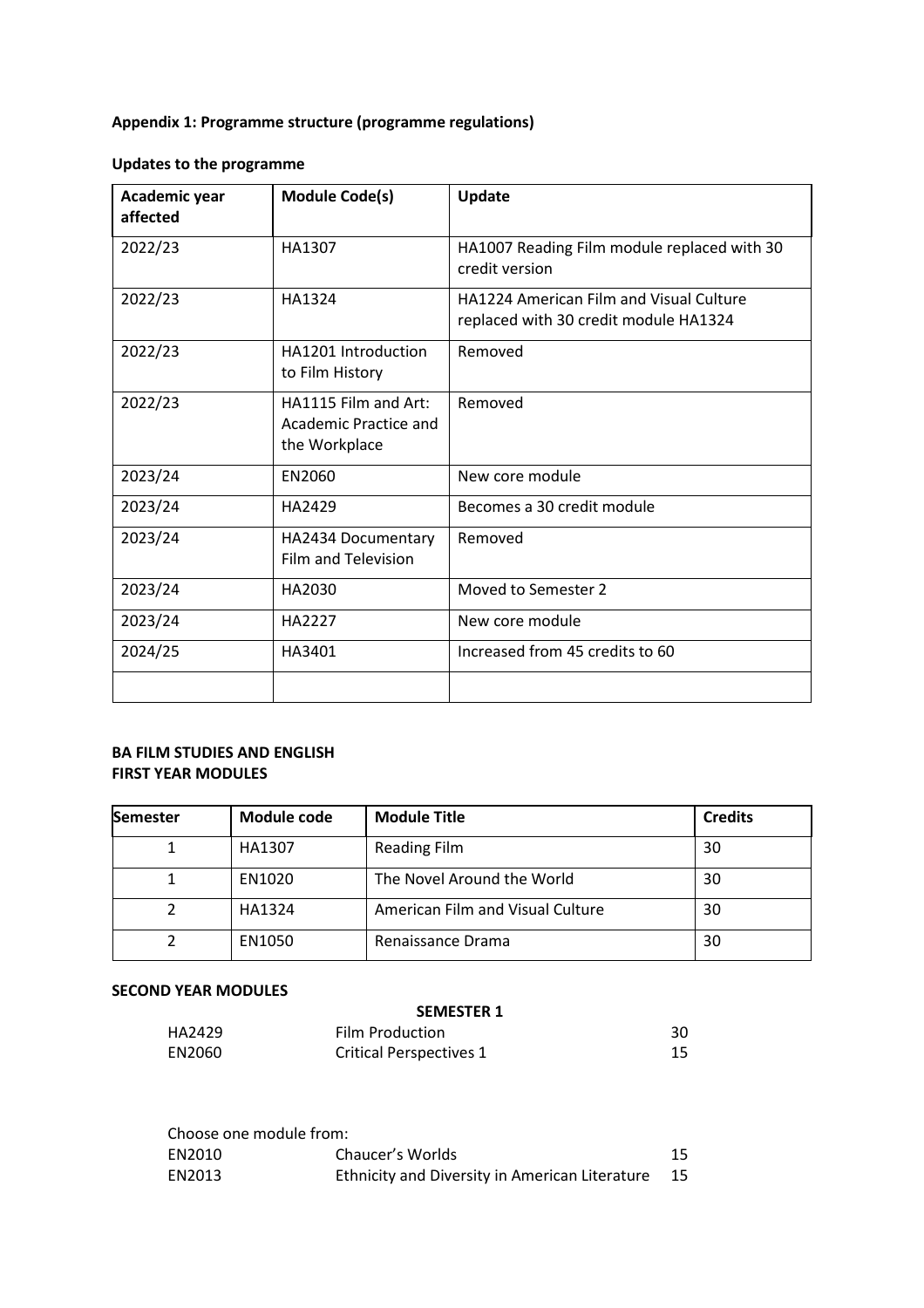| EN2070 | <b>Using Stories</b> |  |
|--------|----------------------|--|
| EN2131 | Gothic               |  |

|                                                |                                                                                                         | <b>Semester Total 60</b> |
|------------------------------------------------|---------------------------------------------------------------------------------------------------------|--------------------------|
|                                                | <b>SEMESTER 2</b>                                                                                       |                          |
| HA2030                                         | Researching World Cinema                                                                                | 15                       |
| HA2227                                         | Independent Research Project                                                                            | 15                       |
| Choose one module from:                        |                                                                                                         |                          |
| EN2330                                         | Modern Literature from Heart of Darkness to Nineteen Eighty-Four 30                                     |                          |
| EN2340                                         | Rewriting Britain from Windrush to Now                                                                  | 30                       |
|                                                |                                                                                                         |                          |
|                                                |                                                                                                         | <b>Semester Total 60</b> |
| <b>THIRD YEAR MODULES</b>                      |                                                                                                         |                          |
|                                                | Students must either Route A OR Route B in both semesters.                                              |                          |
|                                                | They must take a minimum of 45 credits in each subject. This includes a dissertation in either Film     |                          |
|                                                | (60 credits, 30 credits in semester one, 30 credits in semester two) or English (30 credits in semester |                          |
|                                                | two). The modules students take in semester one must include either Renaissance Literature (15          |                          |
| credits) or Victorian Literature (30 credits). |                                                                                                         |                          |

ROUTE A

#### **SEMESTER 1**

| HA3401           | <b>Dissertation</b>                                         | 30 |     |
|------------------|-------------------------------------------------------------|----|-----|
| Choose one from: |                                                             |    |     |
| EN3320           | Renaissance Literature from Utopia to Paradise Lost         | 30 |     |
| EN3328           | Victorians: From Oliver Twist to The Picture of Dorian Gray |    | 30. |

**Semester Total 60**

#### **SEMESTER 2**

HA3401 Dissertation 30

At least one of:

EN3015 Queering the Renaissance 15 EN3021 Literatures of Protest: Reading and Political Action 15 EN3027 The Latin World: Ancient, Medieval and Modern 15 EN3111 American Autobiography and American Literature 15 EN3128 Late Victorian Gothic: Jekyll and Hyde to Dracula 15 EN3130 The Other in American Fiction and Film 15 EN3141 Representing the Holocaust 15 EN3144 The Thatcher Factor: The 1980s in Literature 15 EN3158 Jane Austen: The Novels, their Contexts and their Adaptations 15 EN3194 Tragedy 15 EN3204 Writing for Laughs 15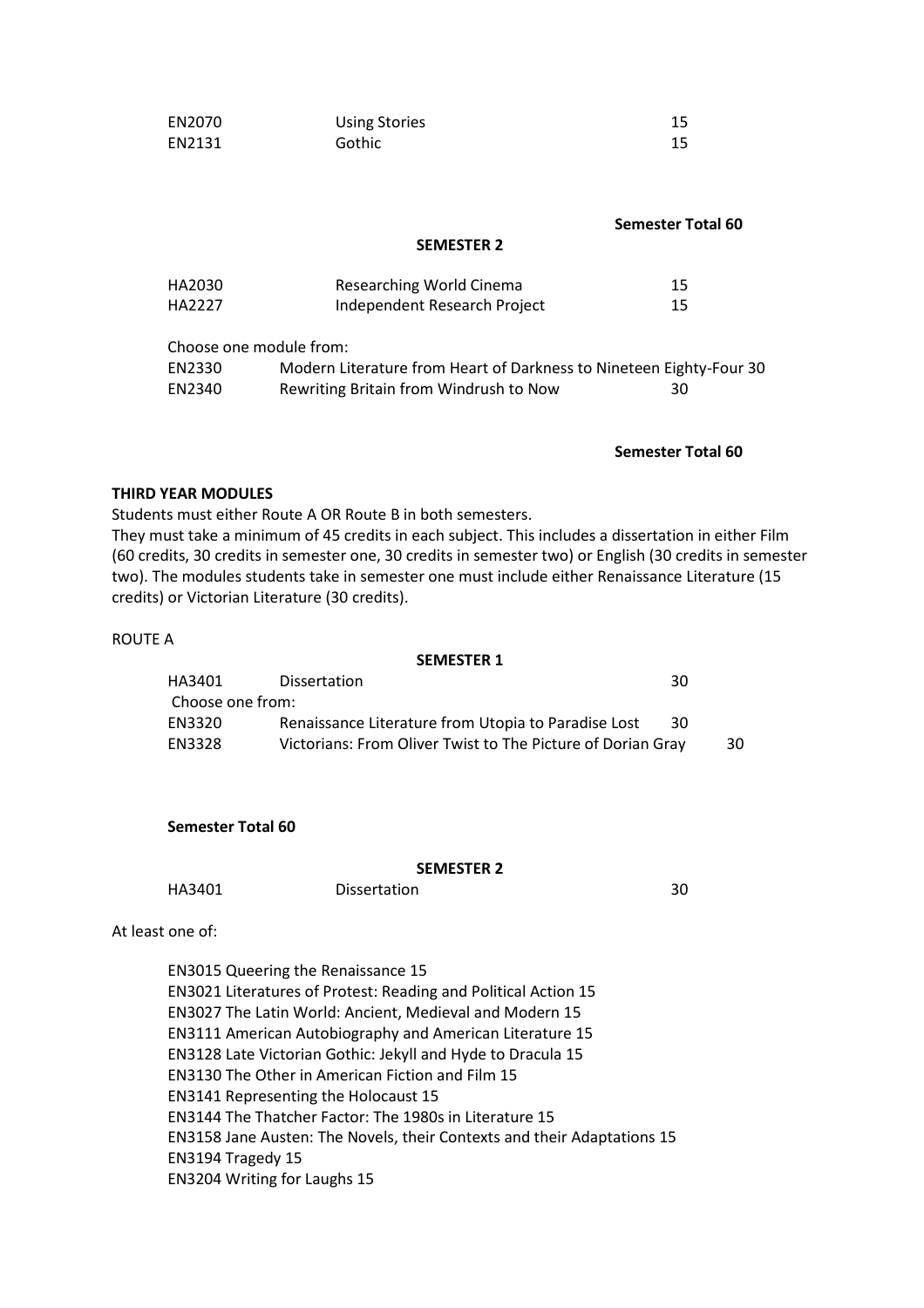EN3216 Life and Fate: Russian Literature from Pushkin to Grossman 15 EN3320 Medieval Worlds 15 EN3350 Reading and Writing Climate Change Fiction 15

The remaining credits to be taken from options including the following:

EN3035 Weird Fiction/Weird Film 15 HA3030 Women and Cinema 15 HA3040 Containment and Resistance in 1950s and 1960s American Film 15 HA3436 Stardom and Identities in Chinese and American Cinemas 15 HA3475 Post-war British Popular Culture 15 HA3439 Film and Art Journalism 15 IT3139 Postwar Italian Cinema 15 SP3140 Cinematic Representations of Latin America 15

#### **Semester Total 60**

#### ROUTE B

#### **SEMESTER 1**

Choose one from: EN3320 Renaissance Literature from *Utopia* to *Paradise Lost* 30 EN3328 Victorians: From *Oliver Twist to The Picture of Dorian Gray* 30

Choose two modules from options including the following:

HA3427 New Chinese Cinemas 15 HA3438 Hitchcock and Film History 15 HA3030 Women and Cinema 15 HA3436 Stardom and Identities in Chinese and American Cinemas 15 HA3475 Post-war British Popular Culture 15 FR3140 Norms and Margins in French Cinema 15 SP3145 The Cinema of Luis Buñuel 15

Semester Total 60

#### **SEMESTER 2**

EN3010 Dissertation 30

At least one of:

EN3035 Weird Fiction/Weird Film 15 HA3030 Women and Cinema 15 HA3040 Containment and Resistance in 1950s and 1960s American Film 15

HA3436 Stardom and Identities in Chinese and American Cinemas 15 HA3475 Post-war British Popular Culture 15 HA3439 Film and Art Journalism 15 IT3139 Post-war Italian Cinema 15 SP3140 Cinematic Representations of Latin America 15